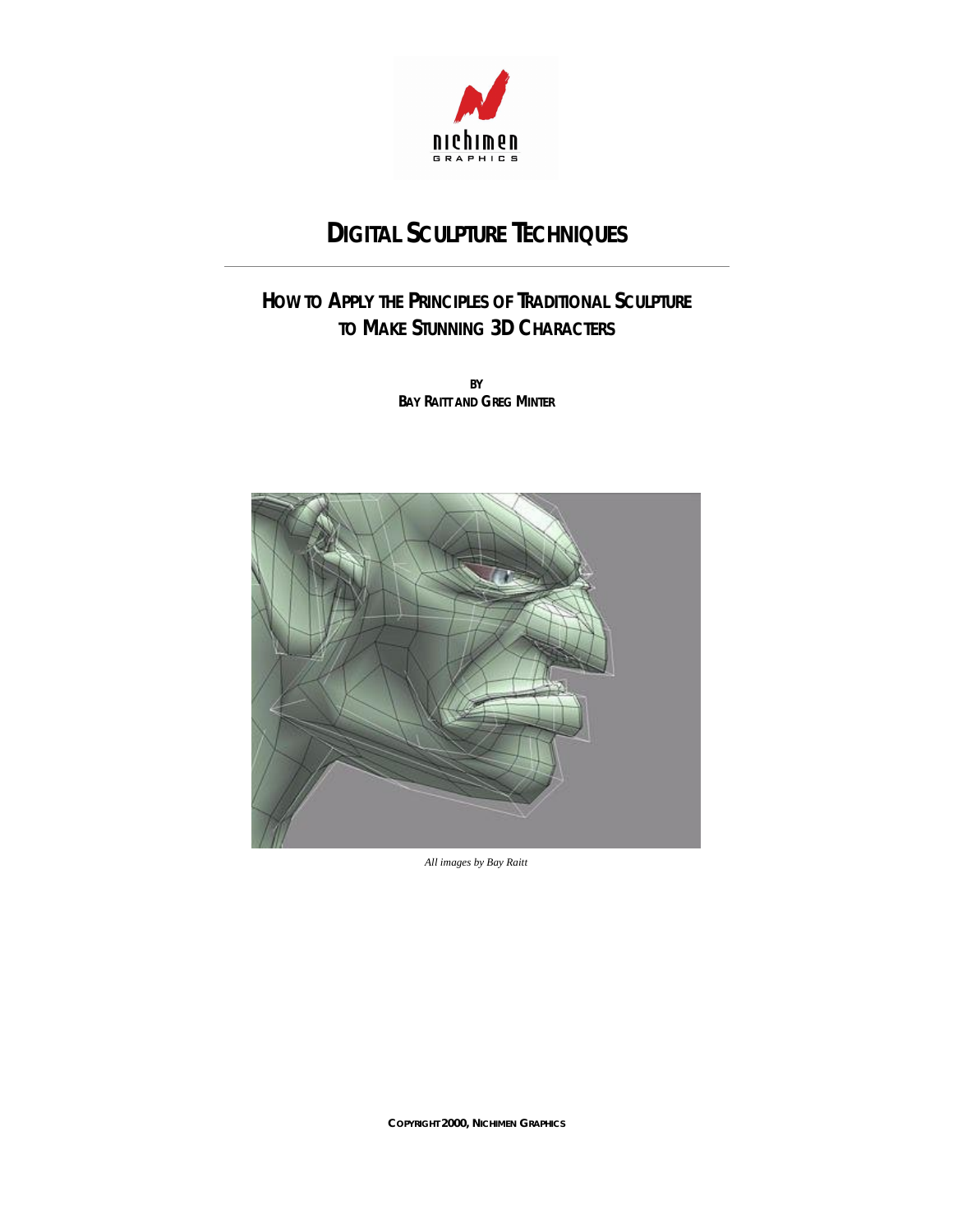Even among technically oriented artists, 3D is perceived to be a left-brain medium And, in large degree, it is. The mathematical rigors of representing 3D objects, complete with environmental effects such as light, continue to leave their mark on even the most user-friendly modeling and animation tools. Newcomers have to learn a new way of thinking while even the most experienced 3D artists continue to find new uses for abstruse features. Once you step into the third dimension, you leave the familiar world behind.

Searching for the keys to more productive 3D, nearly everyone misses an obvious, quite familiar, extremely relevant discipline: sculpture. Considering 3D modeling as a process of sculpting suggests powerful techniques that can simplify difficult 3D tasks, especially the task of modeling characters for animation.



**Figure 1** When a sculptor chisels a form from a block of marble, the block becomes smaller. Similarly, a control *object generates a smaller lderived surface.*

In this article, we'll look at ways to manage the complexity of even the most elaborate character animation using the techniques of volume modeling, derived surfaces, and edge loops. The workflow described mimics the traditional sculpting process and lets you generate output in a variety of resolutions for VRML, games, animation, film, or print from a single source. This approach is an excellent alternative to the shortcomings of NURBS modeling and it's well on its way to becoming a primary paradigm for 3D production. In fact, Pixar has started to reorient their entire production pipeline to accommodate it.

At the moment, Nichimen's Mirai and Kinetix 3D Studio Max are the only tools that fully support this approach (MAX's implementation of derived surfaces is only partial). NewTek LightWave's metaNURBS capability does the trick for high-resolution output only.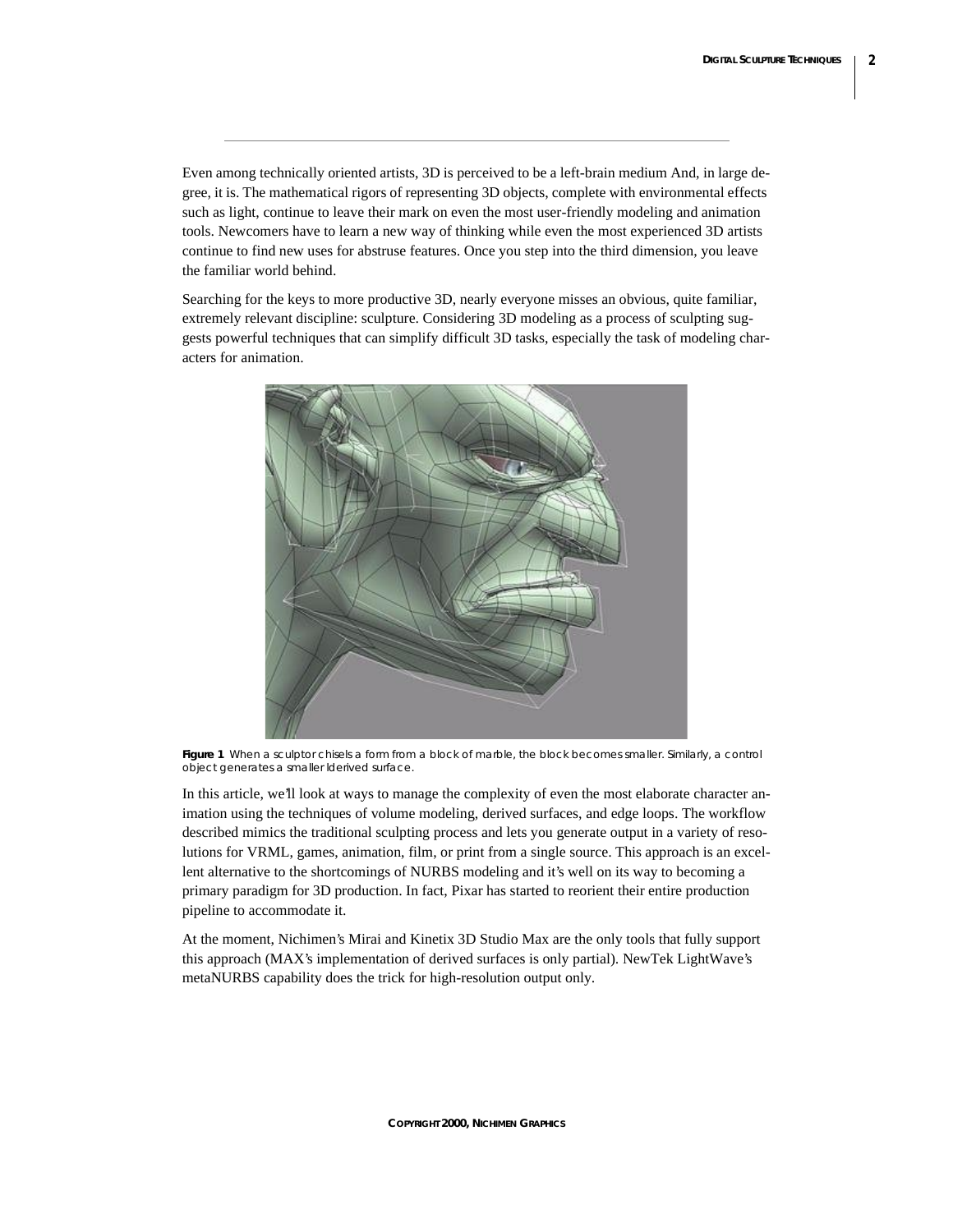#### **VOLUME MODELING**

A sculptor starts by rapidly defining the volume, then concentrates on refining the surface. In 3D, this method is known as volume modeling, the process of growing, extruding, and manipulating edges, faces and vertices of a polygonal primitive such as a cube. In contrast, when you work with a modeler that manipulates higher-order surfaces, including NURBS, patches, and metaballs, you start by defining an object's surface first, and then modifying its volume. To a traditional sculptor, this approach puts the cart before the horse.

Sculpting in the digital realm lets the sculptor work naturally, but with a superset of the tools available to the traditional artist. He can twist a model around its axis, duplicate its geometry around a face, even squash and stretch it with impunity, secure in the knowledge that any changes can be undone. The ability to save work at different stages or undo multiple topological changes is beyond the realm of possibility when you're working with clay, stone, or other physical media. A sculptor working on a clay model to be digitized has no such freedom.

Moreover, because you're working with a relatively simple mesh rather than higher-order surfaces, you can do most of the work in real time. The traditional knock against polygonal modelers has been that machines bog down under the load of a high-polygon, textured model. This was true a year or two ago, but today you can pick up a fully loaded 400 MHz dual-Pentium machines with screaming 3D board for a couple grand. A machine like that will move even high resolution models around at head spinning speed.

The creative benefits of speed and simplicity may seem obvious, but many 3D artists work with meshes so complex that only parts of it can be seen on the screen at any given time. In this situation, you forfeit the spontaneity essential to creating rich, expressive forms. Volume modeling lets you focus on building an efficient low resolution form while taking advantage of the power of your software and hardware to generate higher resolution versions using derived surfaces.

#### **DERIVED SURFACES**

A typical character's low resolution form might be 500-1000 polygons, depending on its structure. While a character of this resolution is probably acceptable for many real time applications, it's definitely unacceptable for production animation, film, or print. Fortunately, most of the current generation of polygonal modelers can generate a separate higher-resolution mesh automatically from a lower resolution version via smoothing. The higher resolution version is referred to as a derived surface.

Using Mirai, MAX, or LightWave, the original low resolution object can be used as a control object to manipulate the derived surface. If your software takes care of everything it should (such as maintaining texture integrity on subdivided surfaces), you'll never have to manipulate the derived surface directly.

When a sculptor chisels a form from a block of marble, the block becomes smaller in dimension. The control object serves as a bounding volume for the derived surface, simulating this fundamental principle of real-world sculpting (Fig. 1). The control object can be smoothed once, twice, or as many times as necessary, depending on the output resolution you require. Figure 2 shows the evolution of a character from an artist's sketch to a high-res version. The figure in the middle is the con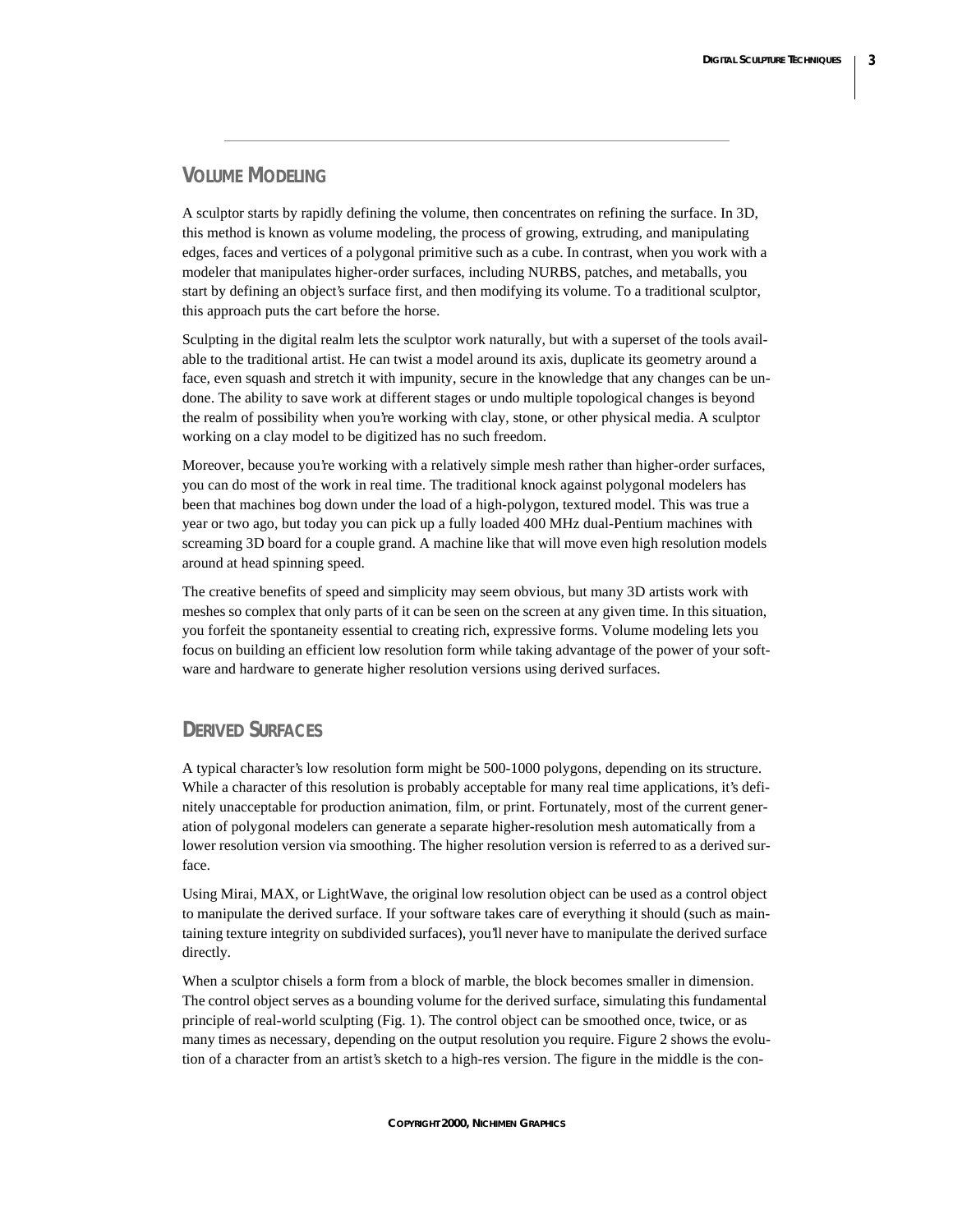trol object, the one to its right is the derived surface, and the figure to the far right (also a derived surface) has been smoothed twice and rendered.



*Figure 2 The evolution of a character. The artist's sketch is at far left. To its right is a quick low-res model that has been textured for reference. The figure in the middle is the finished control object, the one to its right is the derived surface, and the figure to the far right has been smoothed twice and rendered.* 

## **MODELING FOR SMOOTHING**

The trick is to build a control object that generates the derived surface you have in mind. To accomplish this, it's necessary to understand the smoothing algorithm of your modeler.

Consider smoothing a simple cube (Fig. 3). A higher resolution mesh is derived from cube, while the cube itself is unaffected. Scaling a face on the control object simultaneously updates the derived surface (Fig. 4). Small topological changes, such as adding edges around the middle of the cube can create a very different high resolution mesh (Fig. 5); the additional points on the control object will let you manipulate the shape of the object further. Maintaining sharp edges on the derived surface is achieved by pinching edges closer together on the control object (Fig. 6).



*Figure 3 A low-resolution object generates a higher-resolution derived surface. In Mirai, you'd create a cube, select the body of the object in the body edit menu, choose Smooth, and select the With History option.\** 



*Figure 4 Scaling a face on the cube simultaneously updates the derived surface.*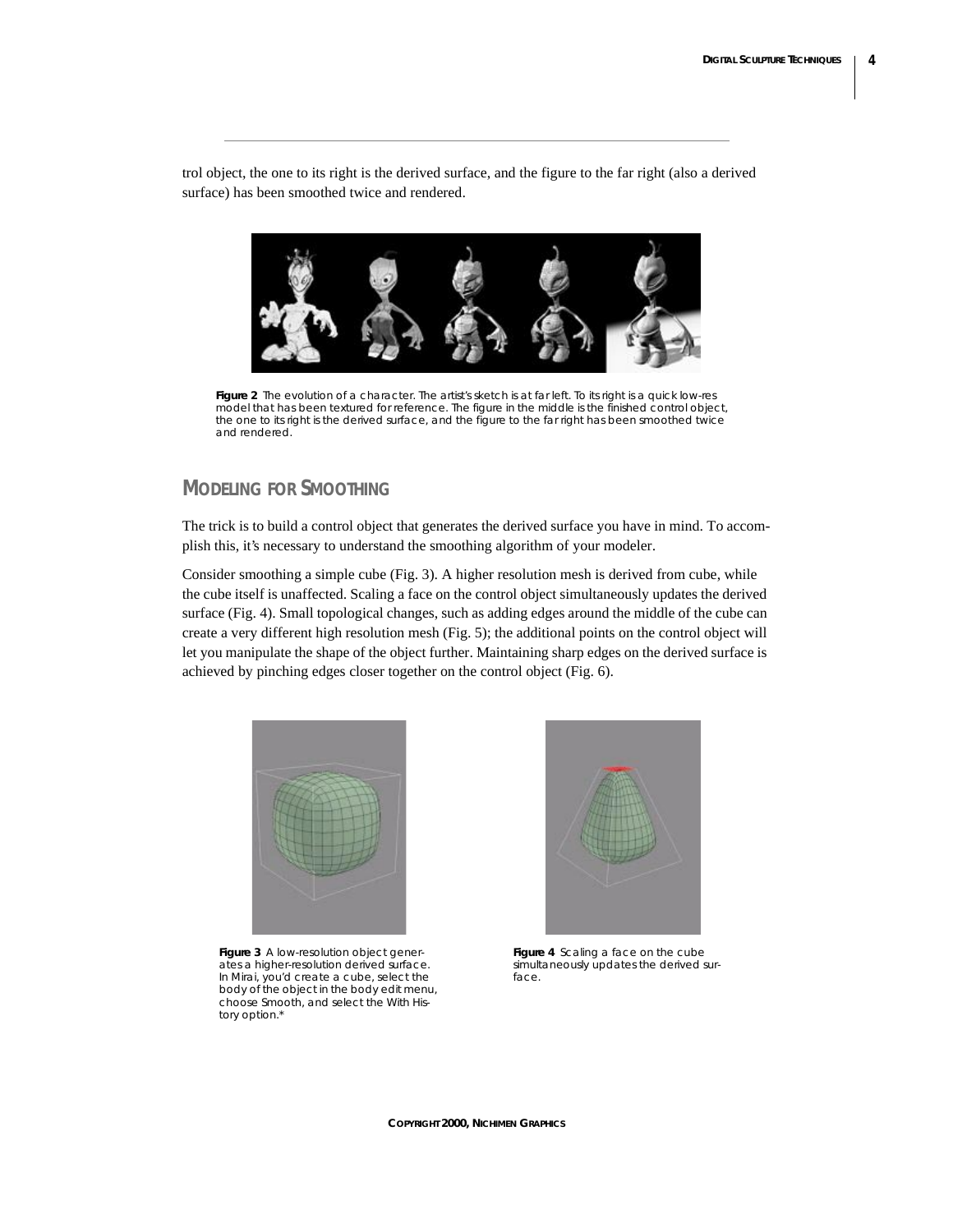

*Figure 5 Small topological changes, such as adding edges around the middle of the cube, can create avery different high-resolution mesh.* 



*Figure 6 Maintaining sharp edges in the derived surface is achieved by pinching edges closer together on the control object.* 

*\* To achieve the same results in Kinetix 3D Studio Max, you'd create a reference object and add a smoothing operation to its stack, then shade the reference object and make it insensitive. In NewTek LightWave 3D, create a cube and hit TAB, which replaces the cube with a smoothed metaNURBS object.he vertices of the cube are still visible and available for manipulation if you hit TAB again.* 

A basic principle of smoothing—and a very important one—is that although the derived surface is smaller than the control object, it intersects the control object at the midpoint of each of the control object's faces. These points are the key to predicting the results of smoothing. If you need a sharp edge, create a face with a midpoint at the intended edge and then add small faces around it (Fig. 7).



*Figure 7 If you need a sharp edge, create a face with a midpoint at the intended edge and then add small faces around it.* 

Mirai lets you remove unwanted topology from the derived surface without disrupting the relationship between the control object and the derived surface. You can do this by using Dissolve on seg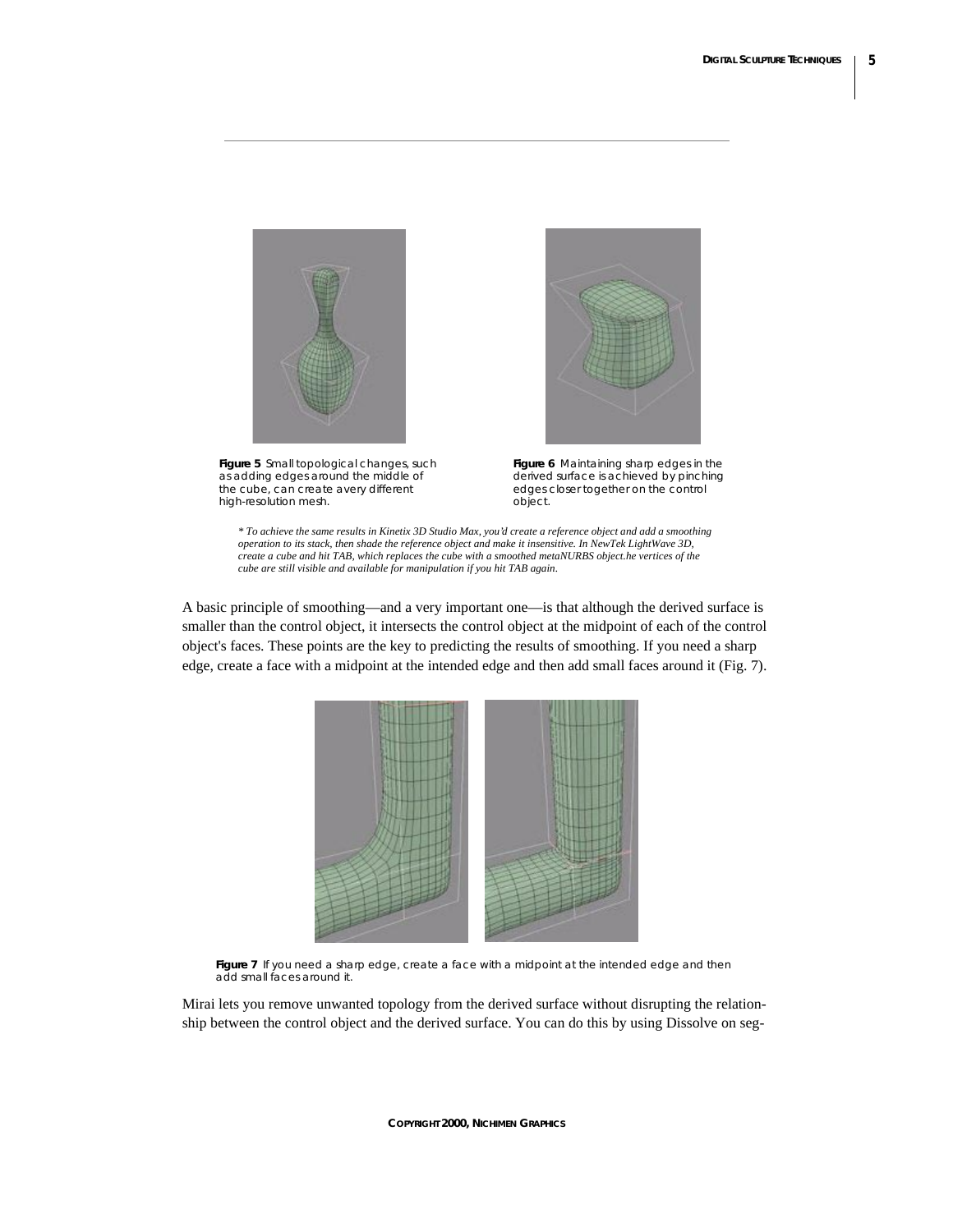ments and Merge Faces on collections of faces. (If left unreduced, the generated mesh has roughly four times the polygons of the original control object.)



*Figure 8 Mirai lets you reduce polygons on the derived surface without disrupting the relationship between the control object and the derived surface. This lets you optimize polygon count of the derived surface while maintaining the overall shape.* 

By combining these techniques, surprisingly complex shapes can be created in just two or three steps. Figure 9 shows the effects of extruding faces or points, beveling corners, co-planaring edges, and other simple operations.



*Figure 9 Starting with the cube (top left), the effects of extruding faces (top middle), extruding points and then beveling corners (top right), co-planaring edges (bottom left), bridging a hole through the center (bottom middle), and vertex-subdividing a face (bottom right).*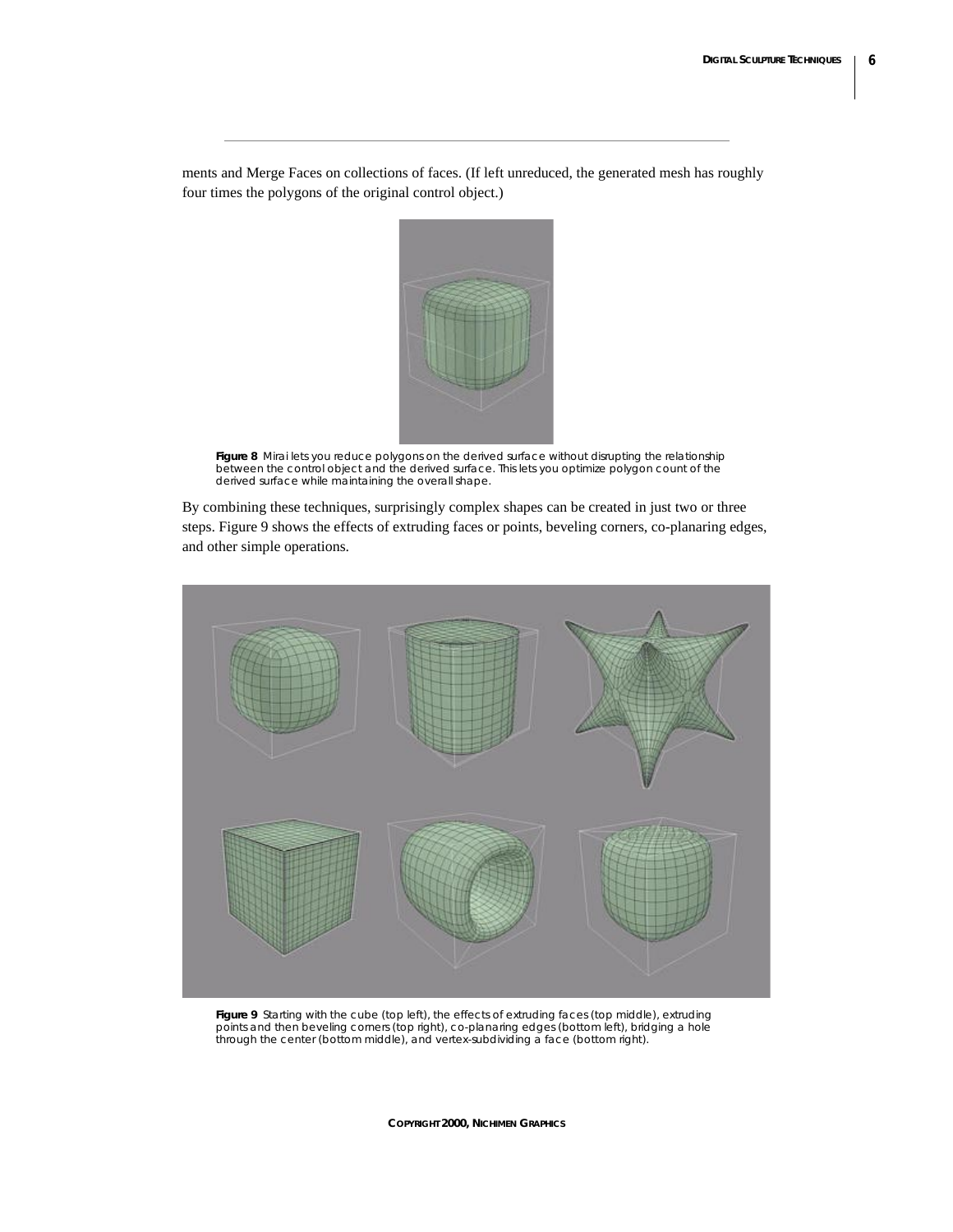#### **MODELING FOR ANIMATION**

Beyond the issue of how a control object reacts to smoothing, it's necessary to attend to the derived surface's potential for animation. It needs to look right from any angle, and it needs to look right in all the various poses it might assume as its joints bend. To create these results, your modeling process should take into account the three fundamental aspects of dynamic form: contour, silhouette, and movement.

Silhouette is a model's 2D outline from any given angle. A standard approach in traditional sculpture is to look at your work from as many angles as possible. When the silhouette looks correct from any angle, you're done. To avoid adversely affecting the silhouette in one perspective while you're changing it in another, it's best to constantly adjust the camera position while you're working. Many artists end up working with the camera aligned on just the X, Y, and Z planes, especially when the model becomes too complex to spin around freely.

Fortunately, a control object should never become so complex that you can't spin it around.

Contour is the 3D manifestation of silhouette. Among other things, it defines the way light falls across the model, making shadows a helpful tool in modeling. If you study the way a harsh light falls across a character's head, one can see how the shadow forms a strong line running down the support bone of the temple, across the wrinkles on the side of the eye, along the cheek to the jaw line, and then down the neck (Fig 10a). Shadows can tell you at a glance how an object projects in 3D space. Watch them carefully as you work, and with practice, you'll be able to recreate a 3D representation fairly accurately from only a 2D image (Fig. 10b).



*Figure 10 Harsh light falling across a three-dimensional form reveals its contour. With practice, you'll be able to recreate a 3D representation fairly accurately from only a 2D image.*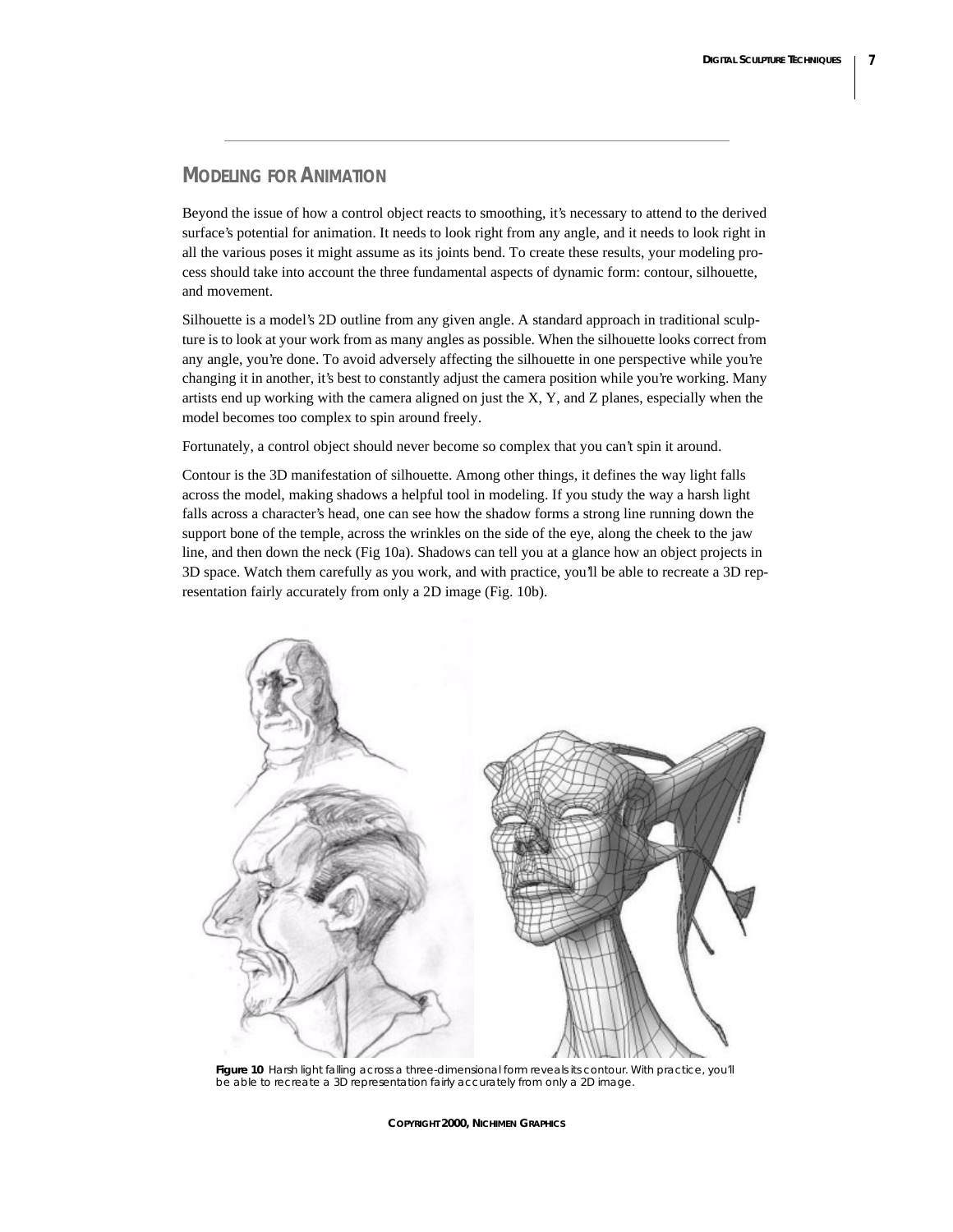The lighting within your modeling environment creates the shadows that help you evaluate silhouette and contour. Therefore, it's important to understand how the light behaves in a realtime modeling environment, viewed in perspective camera mode. For each pixel, the computer calculates the way a ray of light bounces off the surface of the polygon and into the camera. The greater the angle of the bounce, the darker the pixel.

However, realtime hardware typically lights a scene based on the normals only (for speed reasons). That is, real time renderers do shading, not shadows. If a side-lit character faces the camera and opens its mouth, any polygons on the inside of his mouth whose normals face the light will also reflect it. This is something to watch out for when you examine contour and silhouette.

In most modeling packages, a light is "fixed" to the camera and moves with it automatically. In this situation, no matter how you look at the model, it will be lit as though you were wearing a miner's hat with a headlamp (Fig. 11). Generally this is helpful, since the model will never pass into shadow. But if the way a shadow falls across a model is integral to your modeling process, a different lighting setup is in order.



*Figure 11 In most modeling packages, a light is "fixed" to the camera and moves with it automatically. This setup obscures a model's contour.* 

Replace (or augment) the camera's default light with two infinite lights that also move with the camera. Aim them directly at each other across the model diagonally, one pointing downward from the upper right, one pointing upward from the lower left, and dim the lower light to 50% (Fig. 12).



*Figure 12 To make contour more visible as you model, replace (or augment) the camera's default light with two infinite lights that also move with the camera. Aim them directly at each other across the model diagonally, one pointing downward from the upper right, one pointing upward from the lower left, and dim the lower light to 50%.*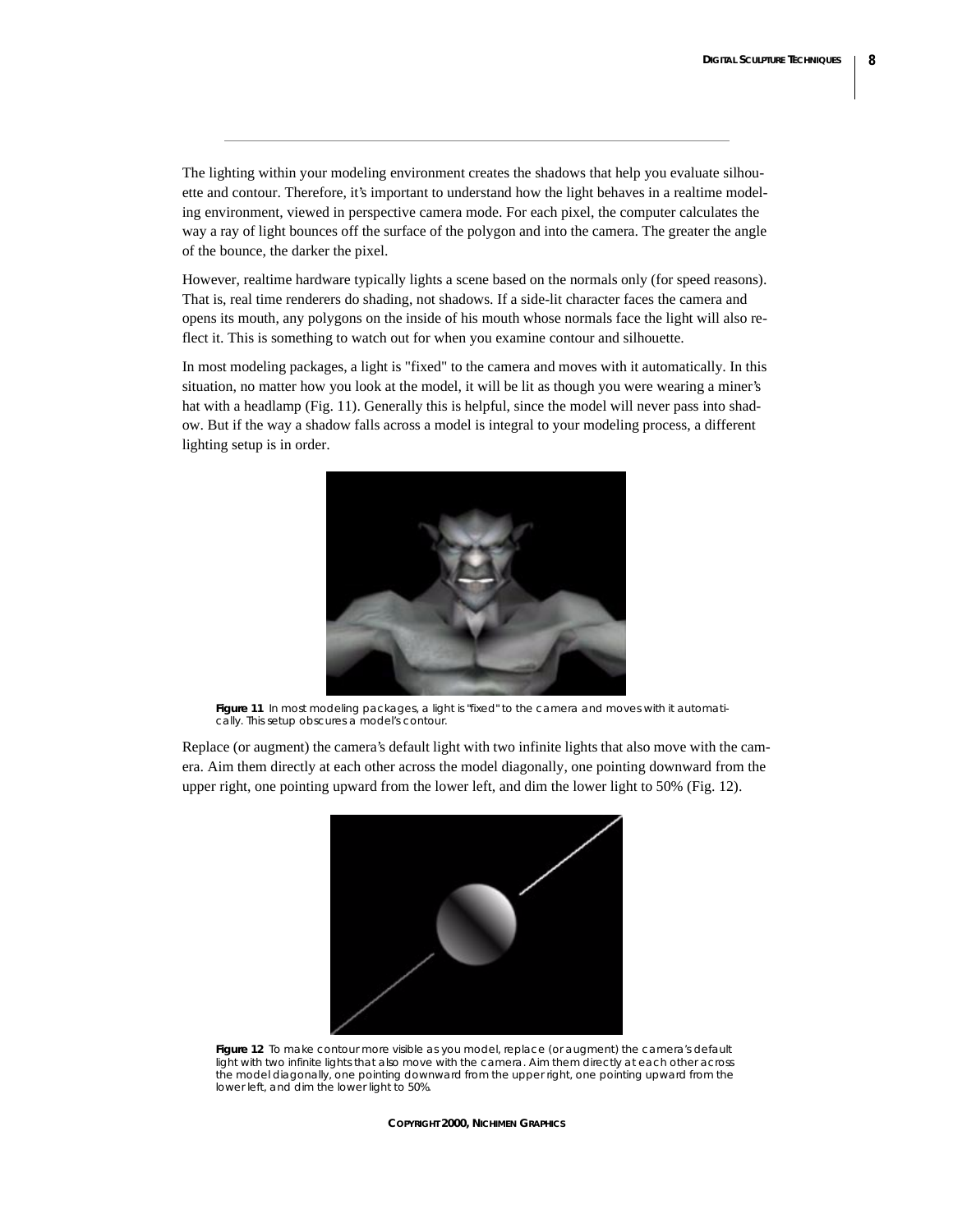When used to light a model, this setup brings the contour into sharp relief (Fig. 13).

*Figure 13 The modified lighting setup creates shadows that bring contour into sharp relief.* 

Keep in mind that your object is going to move, twist, and bend, and that the static form you're creating will need to look good in any position. Test the model's flexibility and evaluate the results in terms of silhouette and contour. There's no need to model characters in the familiar frog-dissection pose. The traditional reason for this pose was to make it easier to skin the vertices to appropriate bones and make it easier for the animator to define muscle behavior and the software's skinning algorithm is robust, you can work on the model in a more natural pose, which yields a better sense of form, weight, and personality.

To see how the derived surface will react when the control object is posed in extreme positions, rotate limbs straight up, straight out, and as far back as they can move. This will reveal problems such as shearing or intersecting faces around the moving joint. The geometry of the control object must accommodate a full range of motion. A common mistake is to add geometry around areas that aren't behaving correctly. Unfortunately, even with the added geometry, models like the one in Figure 14 break down rapidly when animated. A human shoulder joint is a floating joint that moves around the center of the chest, not a ball-and-socket joint like the hip, so the extra geometry has been added in the wrong place. More important, the extra geometry in Figure 14 makes no contribution to either contour or silhouette—it's wasted data.



*Figure 14 The geometry that has been added to this model's joints will break when it's animated. More important, the extra geometry makes no contribution to contour or silhouette.*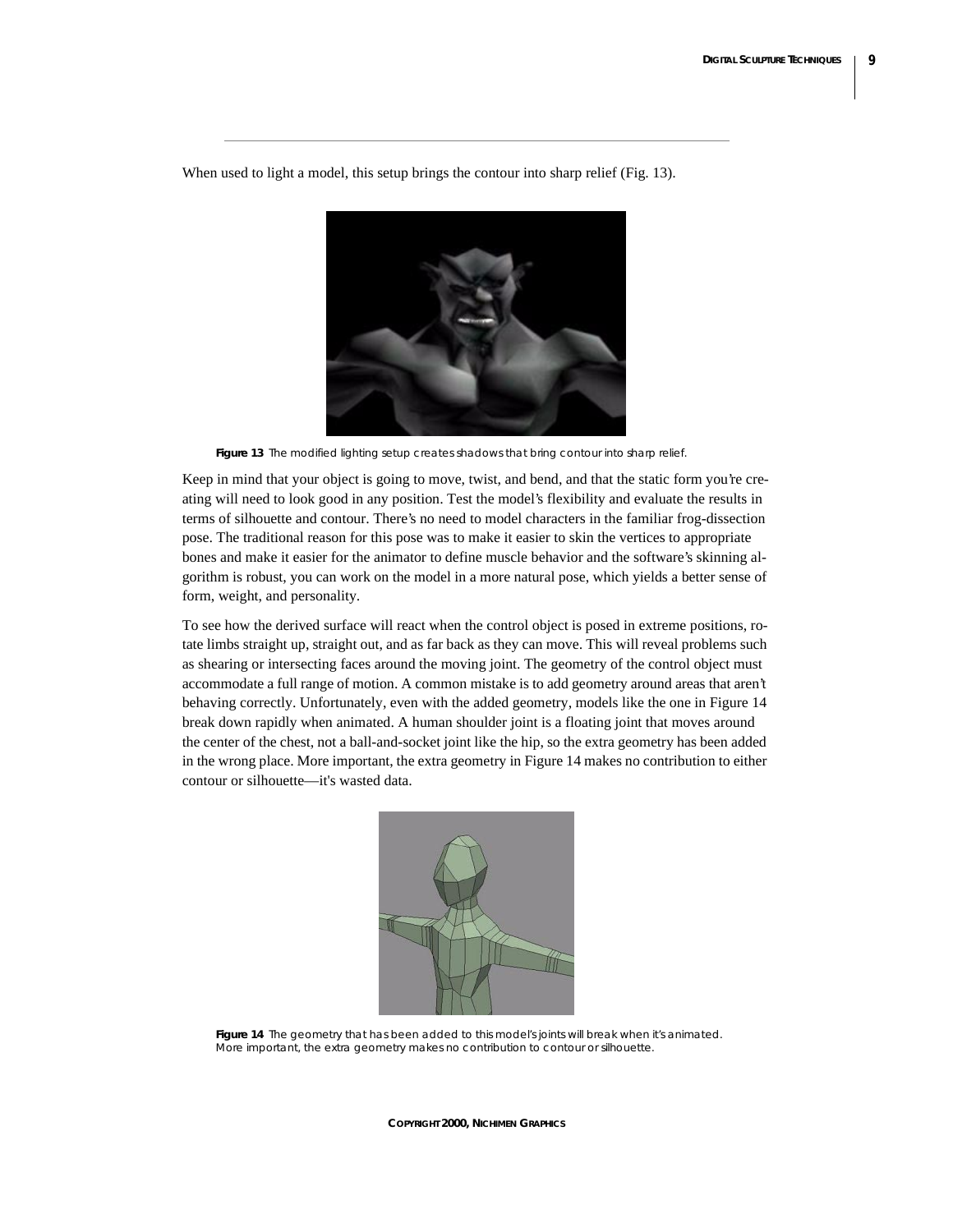Figure 15 shows a better example of how to add geometry around a shoulder joint. By adding geometry that flexes correctly during animation, you can make shoulders, armpits, and any other dynamic forms a good deal more lifelike.



*Figure 15 This model's shoulder has been built correctly, contributing to the model's contour and silhouette while allowing for shoulder-type motion. By adding geometry that flexes correctly during animation, you can make shoulders, armpits, and any other dynamic forms a good deal more lifelike.* 

# **EDGE LOOPS**

Creating good contour edges on the control object has another beneficial effect. If you shape them properly, they'll mimic the actual muscle structures that make up the body of the model. Selecting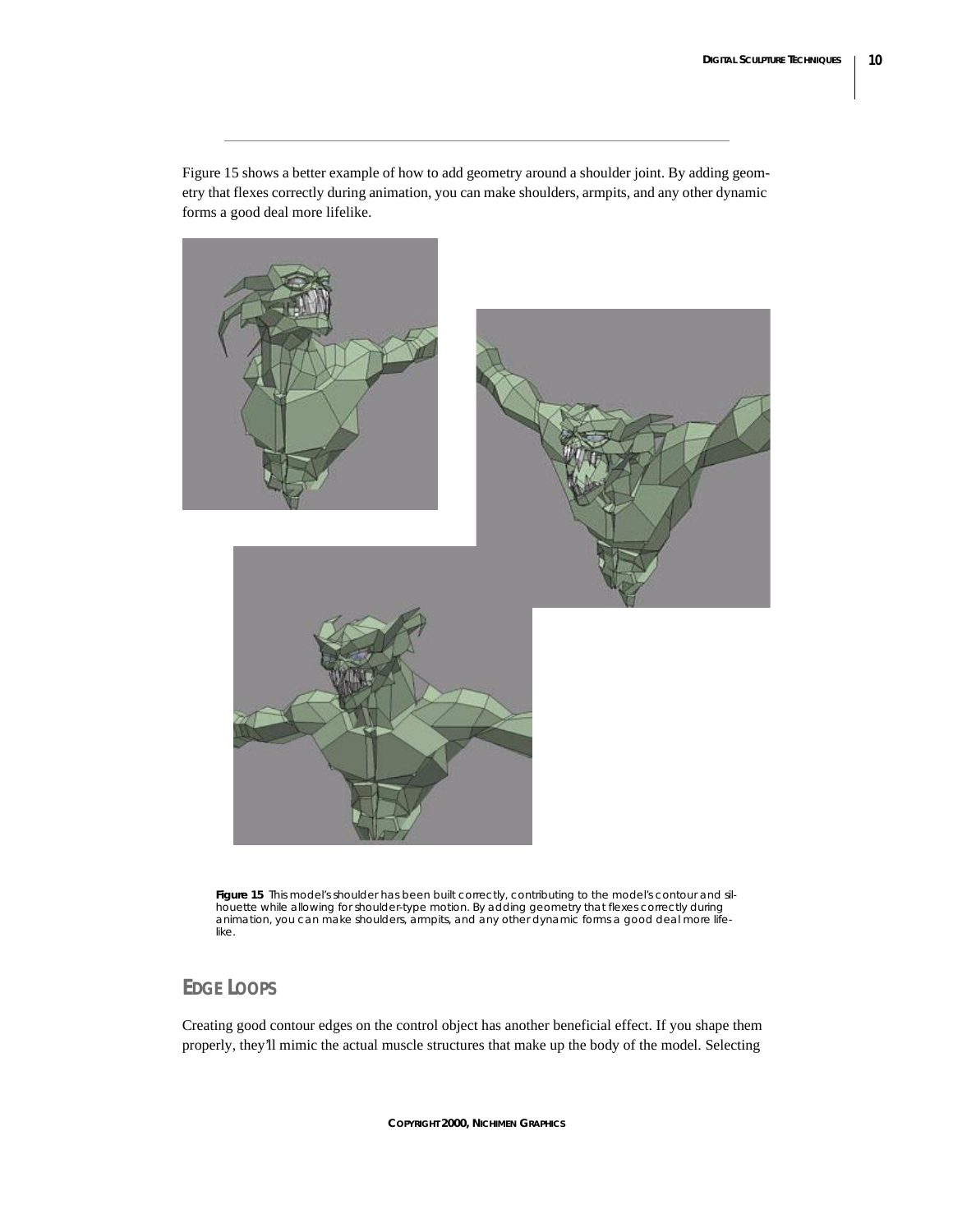

vertices along these edge loops lets you manipulate the model as if you were moving the underlying muscle. The key is to define an object topology made up of such edge loops (Fig. 16).

*Figure 16 A control object's edges can mimic muscle structures.*

Adjacent vertices form loops that allow you to manipulate a model as though you were moving the underlying muscles. The key is to define an object topology made up of such edge loops.

The better these edge loops mimic the muscular structure of the body being animated, the more realistic the movement, contour, and silhouette of both the control object and derived surface will look.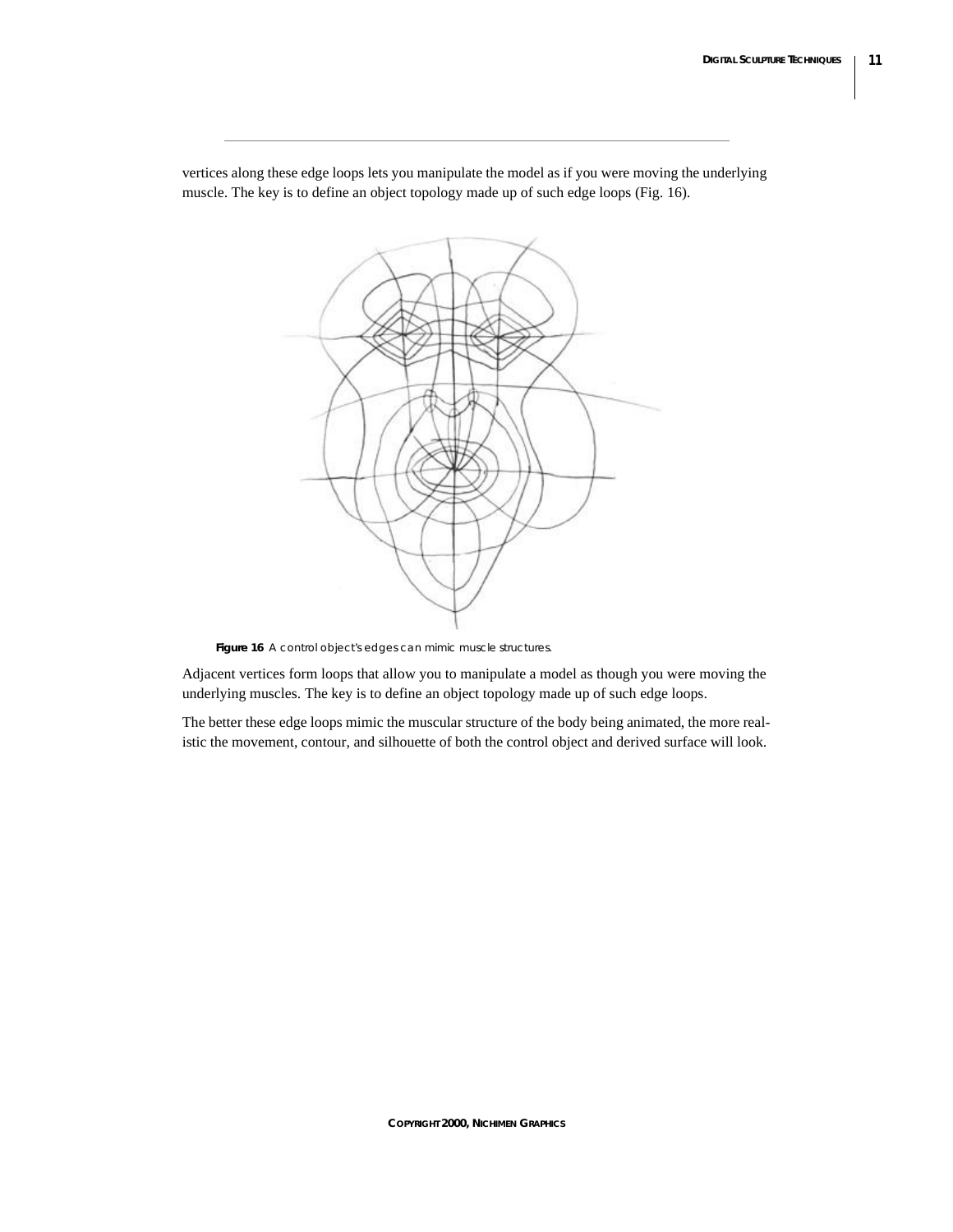

Even trouble areas like the corners of the mouth can be posed into any position with excellent results (Fig. 17).

*Figure 17 With well-designed edge loops, even trouble areas such as the corners of the mouth can be posed into any position without creating silhouette, contour, or movement problems.*